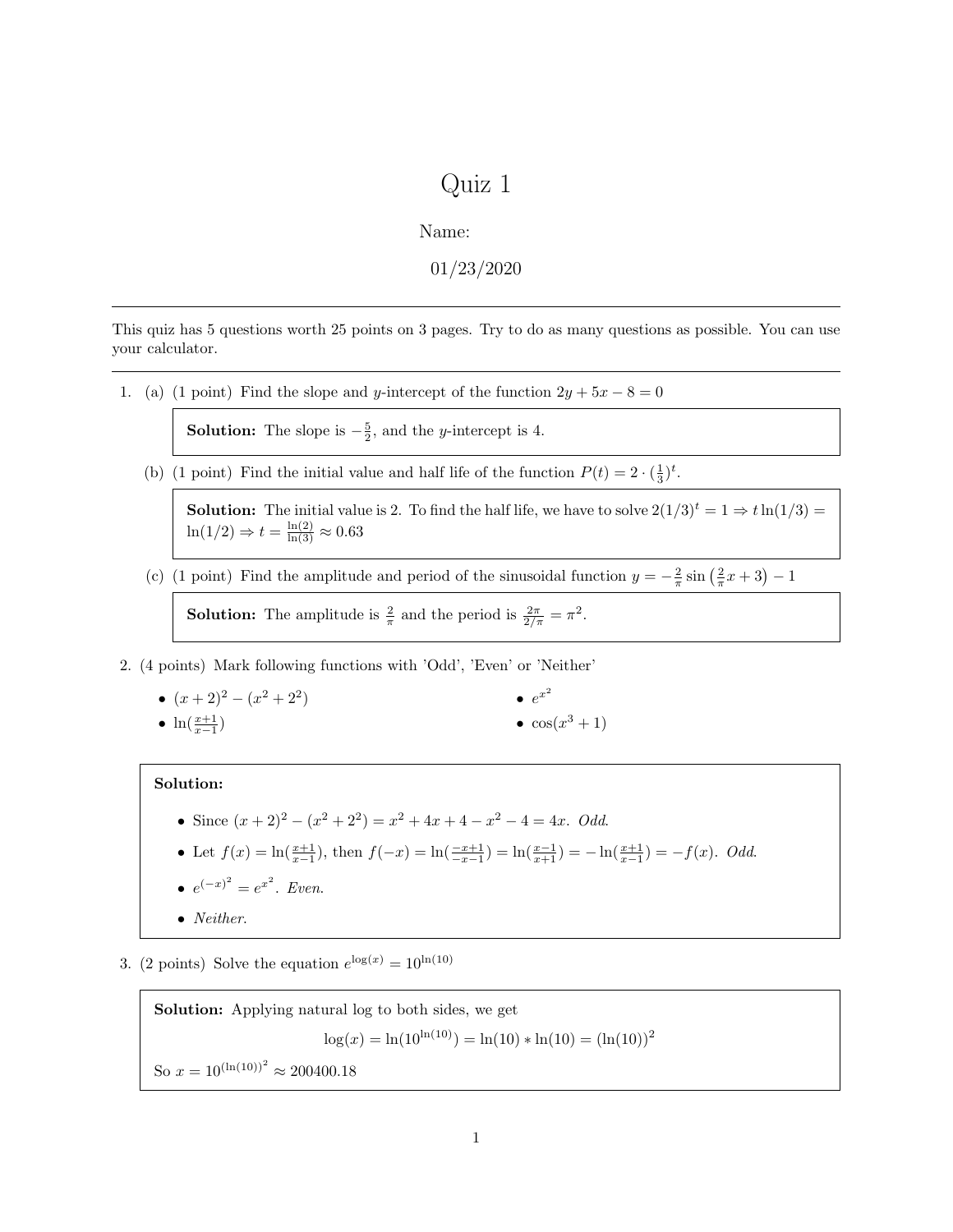4. The graph of a function  $f(x)$  is shown below. The domain of  $f(x)$  is  $-2 \le x \le 4$ .



- (a) (6 points) Each of the function  $g(x)$  and  $h(x)$  shown below is a transformation of the function  $f(x)$ . Write a formula for each function in terms of  $f(x)$ .
	- $g(x) =$
	- $h(x) =$

Solution:  $g(x) = f(x+3) + 1$  and  $h(x) = -f(x) - 2$ .

(b) (4 points) Determine the domain and range of the function  $j(x) = -2f(x-6) + 3$ Domain:  $\xi x \leq \underline{\qquad}$ , Range:  $\xi y \leq \underline{\qquad}$ 

**Solution:** Domain:  $4 \leq x \leq 10$ , Range:  $-1 \leq y \leq 9$ .